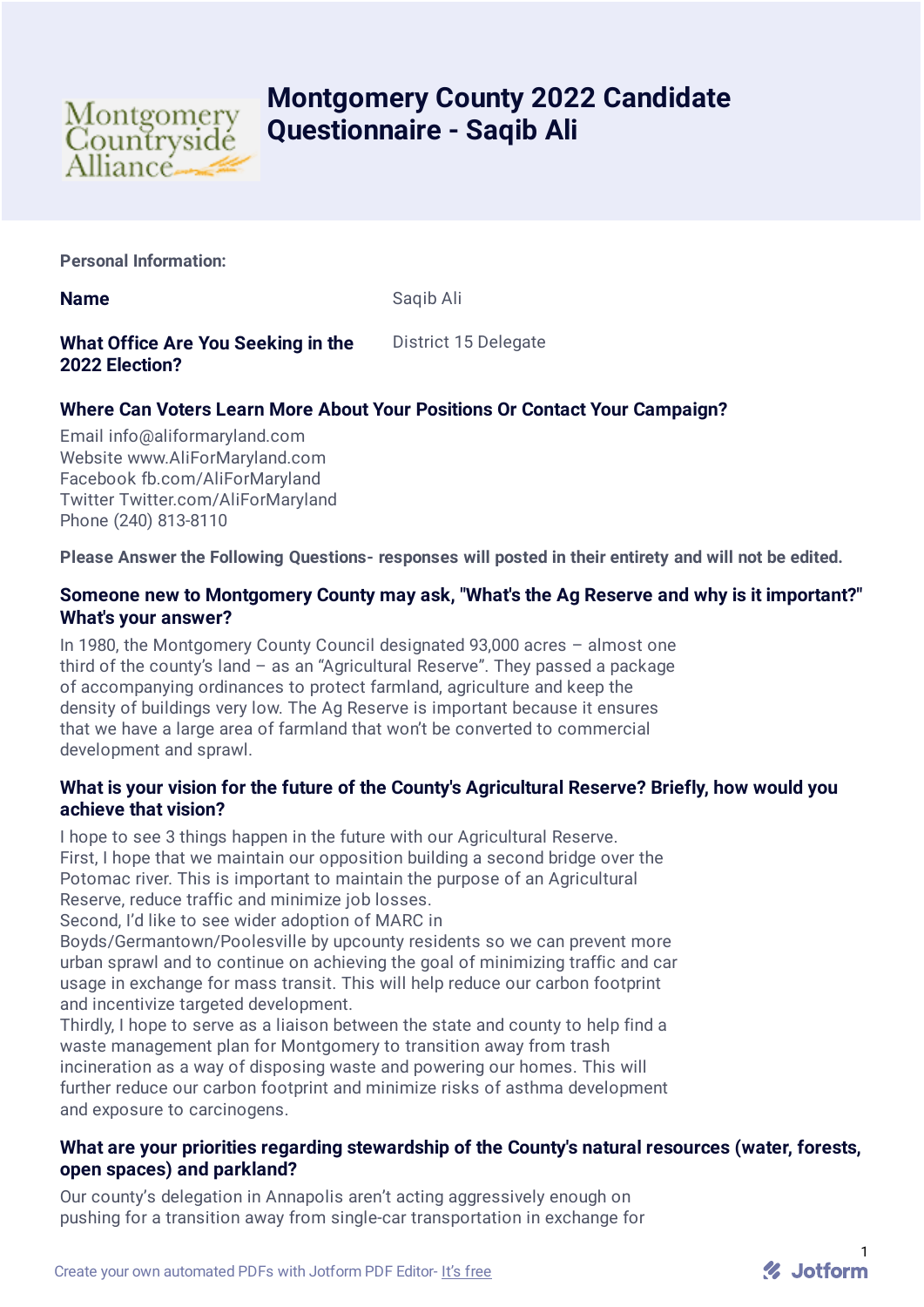MARC/Metro, a transition away from the Dickerson incineration plant, and eliminating PFAS contamination in the Potomac. This is a multi-generational hazard that will continue to bring more cases of cancer, asthma, and overall poor health outcomes for our residents in the county if we don't act fast to reduce fossil fuel emissions and eliminate pollution sources. Since the Seneca Creek area is in the Ag Reserve, we also need leaders in Annapolis that stress the importance of funding our public parks so more residents can enjoy the beauty within the county and help preserve our natural resources.

# **What role will you play with regard to ensure that we safeguard our drinking water supply both surface and groundwater?**

As mentioned above, Annapolis isn't tackling PFAS pollution as aggressively as it should, and it's a major cancer-causing chemical that is found abundantly in our rivers, lakes, and the Chesapeake Bay. We have residents that consume local seafood and swim in these waters, so it is a major concern we need to address. Since we still have homes in the county that are sourcing water supplies from wells, we must maintain top of the line communication and coordination with state and local officials on future development projects in the county to ensure proper storm water management and erosion control. Elected leaders need to have these concerns in mind when making policy decisions for their constituents so we can have safer and happier outcomes for our residents.

#### **What are your top priorities to help the County address climate change? What role will the Ag Reserve play?**

The agricultural reserve is a carbon-sucker, and we need to keep it that way. Paving it over with concrete would be disastrous.

#### **What more can be done to support our local farm businesses and rural communities?**

We need to raise awareness, and make sure that farms in Montgomery County stay viable by reducing unnecesary red-tape and promoting their crops to local customers. I would like the county government and school system to purchase more locally sourced food. Additionally the county should hold more farmers markets' and promote more heavily.

#### **What are your regional transportation priorities? Do you support M83 and an additional Potomac bridge and outer beltway through the Reserve or adjacent rural zones?**

I oppose M83 and a second bridge over the Potomac. This is a backwards approach to addressing transportation needs in the county. It's time to focus on MARC/WMATA/BRT expansion instead of additional roads and lanes. Inducing demand for more carbon emissions doesn't solve the climate crisis.